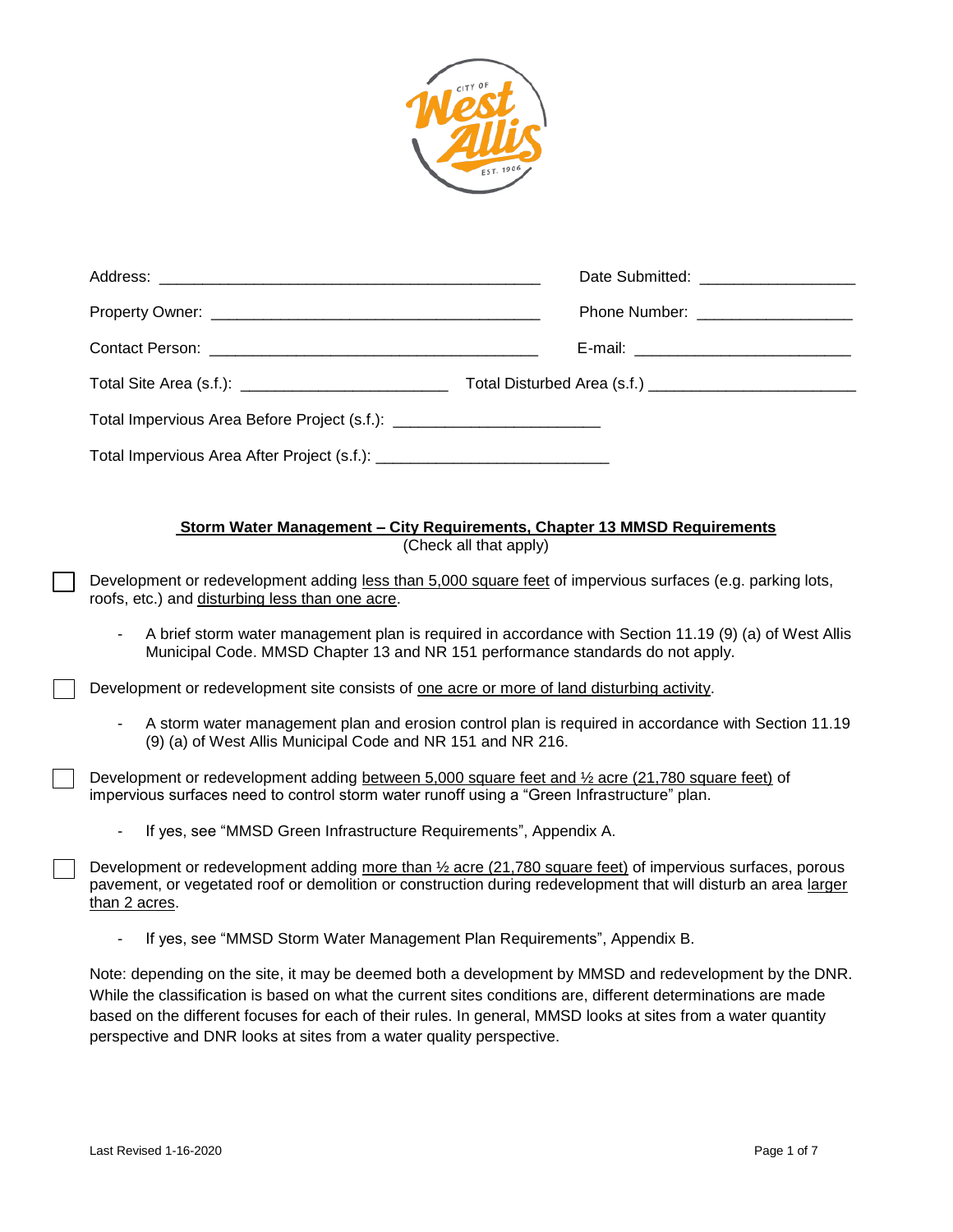### **Sanitary Sewer Requirements – Chapter 2 MMSD**

Will a private interceptor main sewer serving two or more buildings be installed?

- If yes, MMSD Chapter 2 requires MMSD approval of new private interceptor main sewers. Details and plans for new private interceptor main sewers shall be submitted to the City of West Allis Department of Building Inspection and Neighborhood Services for initial assessment for compliance to local ordinances and MMSD requirements. Changes and/or corrections if needed to be addressed as needed. Plans then submitted to MMSD for final approval by the City of West Allis.
- If a sewer line will be crossing property lines, additional easements and/or ownership investigation may be required.

Is the land use/zoning changing or residential density changing?

 If yes, flow allocations from MMSD will be required. Flow allocation worksheets are completed & submitted by the engineering department - additional information will be needed from the developer.

### **Water Services**

Will any new water services create a "looped" system and tie back into City of West Allis water mains?

- If yes, check valves will be required per NR 811.68(3) if water main is to be privately owned.
- If yes and no check valves are installed, water main will be considered public and will require additional approvals and fees. Easements will be required along with City of West Allis Engineering Department and State of Wisconsin DNR approvals and inspections.

All tapping of City of West Allis water mains shall be done by City of West Allis Water Department. Fees are determined by size of main and new water service.

## **Plumbing Plan Reviews**

Does the new building(s) have a total of 10 or more interior and exterior plumbing fixtures\*\* and/or over 1 acre of storm water drainage system?

- $-$  In no, no plan reviewed required.
- If yes, plumbing plan review by the City of West Allis as an agent municipality of the State of Wisconsin will be required to review the plumbing system for compliance to state and local plumbing codes.
- Fees are determined by size and scope of plans.
- Contact City of West Allis Building Inspection and Neighborhood Services Plumbing Division for more information on plumbing plan reviews. Plan review application available at the Department of Building Inspection and Neighborhood Services or at [www.westalliswi.gov/BINS.](http://www.westalliswi.gov/BINS) Approximate time required for plumbing review is 10 business days.

\*\*Fixtures include: Catch Basins/Inlets, Manholes Floor Drains, Roof Drains, Hosebibbs Sinks, Water Closets, Urinals, etc. Plumbing Appliances (Dishwasher, etc.) Grease Interceptors Cross Connection Control Devices

## **Other Fees**

Right of way excavation permit & driveway permits.

 Required if any excavating is done in City Right of Way (sidewalks, roads, alleys, etc.). County or State permits may also be required depending on roadway being excavated. Please see <https://www.westalliswi.gov/727/Engineering-Permits-Applications>

Forestry Department.

Required if any City trees need to be removed.

Electrical Department.

Required if any City light poles need to be moved.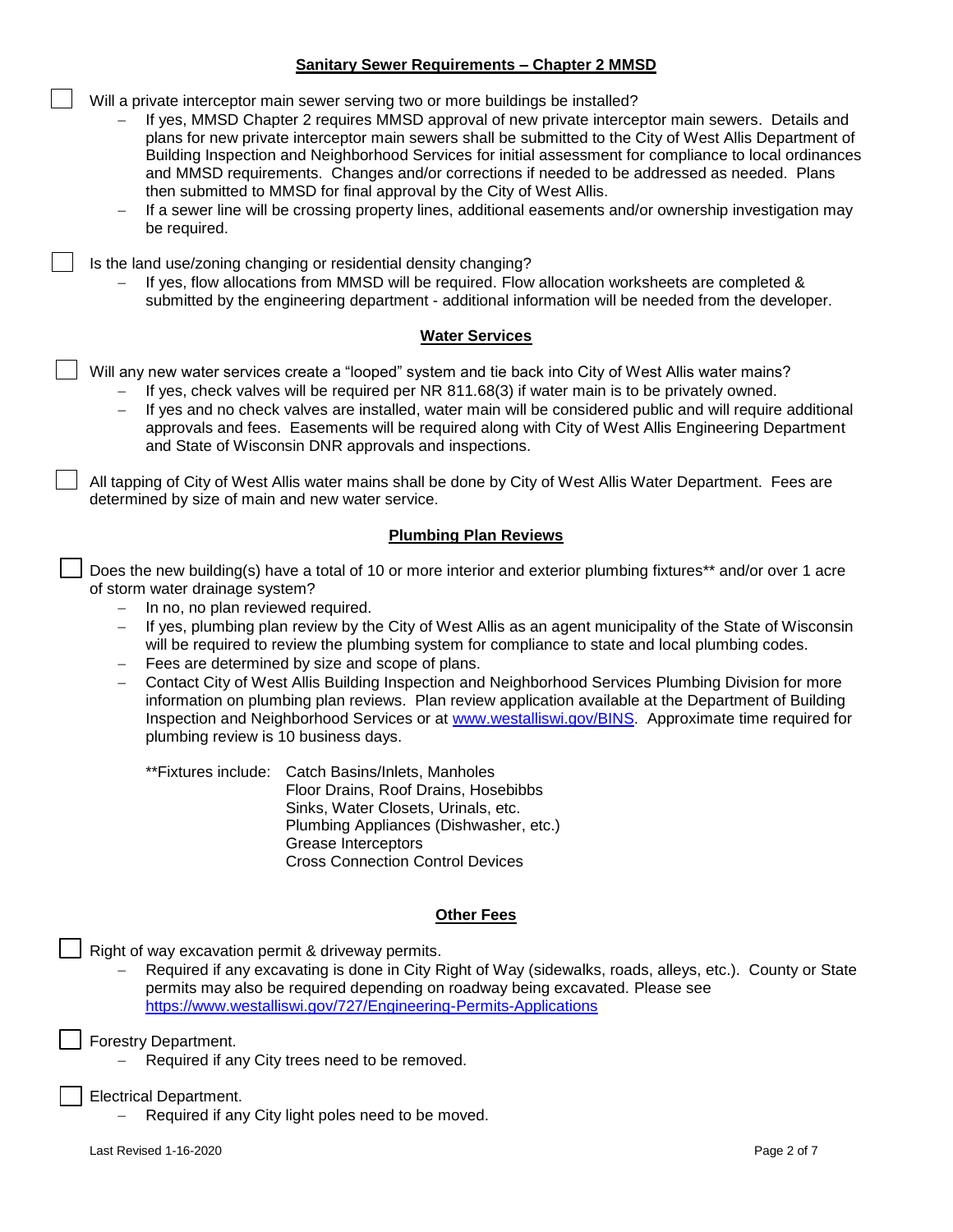# **Appendix A**

## **MMSD Green Infrastructure Plan Requirements**

## What is it:

- $\circ$  A simple sustainable way to capture, control and store rainwater and melting snow.
- How:
	- $\circ$  Install green infrastructure including: rain barrels, rain gardens, trees, porous pavers, green roofs, cisterns, bio swales, etc.

### - Requirements:

 $\circ$  If between 5,000 square feet and  $\frac{1}{2}$  acre (21,780 square feet) are added, the amount of rainfall that equals  $\frac{1}{2}$ " of rain across the impervious area must be held on-site using green infrastructure. Example: If 5,000 square feet of impervious area is added, 1,559 gallons of Green

Infrastructure (G.I.) capacity will be required.

### Process:

 $\circ$  A G.I. plan describing runoff management shall be submitted to City of West Allis Department of Building Inspection and Neighborhood Services for initial assessment. City of West Allis will forward plans to MMSD for final approval. MMSD and the Fresh Coast Resource Center are available to further walk you through the process and help with any green infrastructure sizing and placement needs.

### GI plans:

- o The elements of a complete sewer plan submittal:
	- A description of the project with dimensions for the net new impervious surfaces
	- A description of the proposed GI with dimensions
	- One or more drawings that show the location of the new impervious surfaces and the proposed GI
	- Calculations showing the volume of the proposed GI is equal to or greater than the required detention volume.
	- **Naintenance plan**
- Fees/Time:
	- $\circ$  Fees will be determined by size and scope of G.I. plan. Approximate time for MMSD final approval is  $3 - 4$  weeks.
- Resources:
	- o MMSD's Guide: [HOW TO CREATE & SUBMIT A GREEN INFRASTRUCTURE PLAN](https://www.mmsd.com/download_file/view/2186/340) or visit <https://www.mmsd.com/government-business/rules-regulations/rules> and look for this document under Chapter 13
	- o Fresh Coast Guardian Site: [www.freshcoastguardians.com](http://www.freshcoastguardians.com/)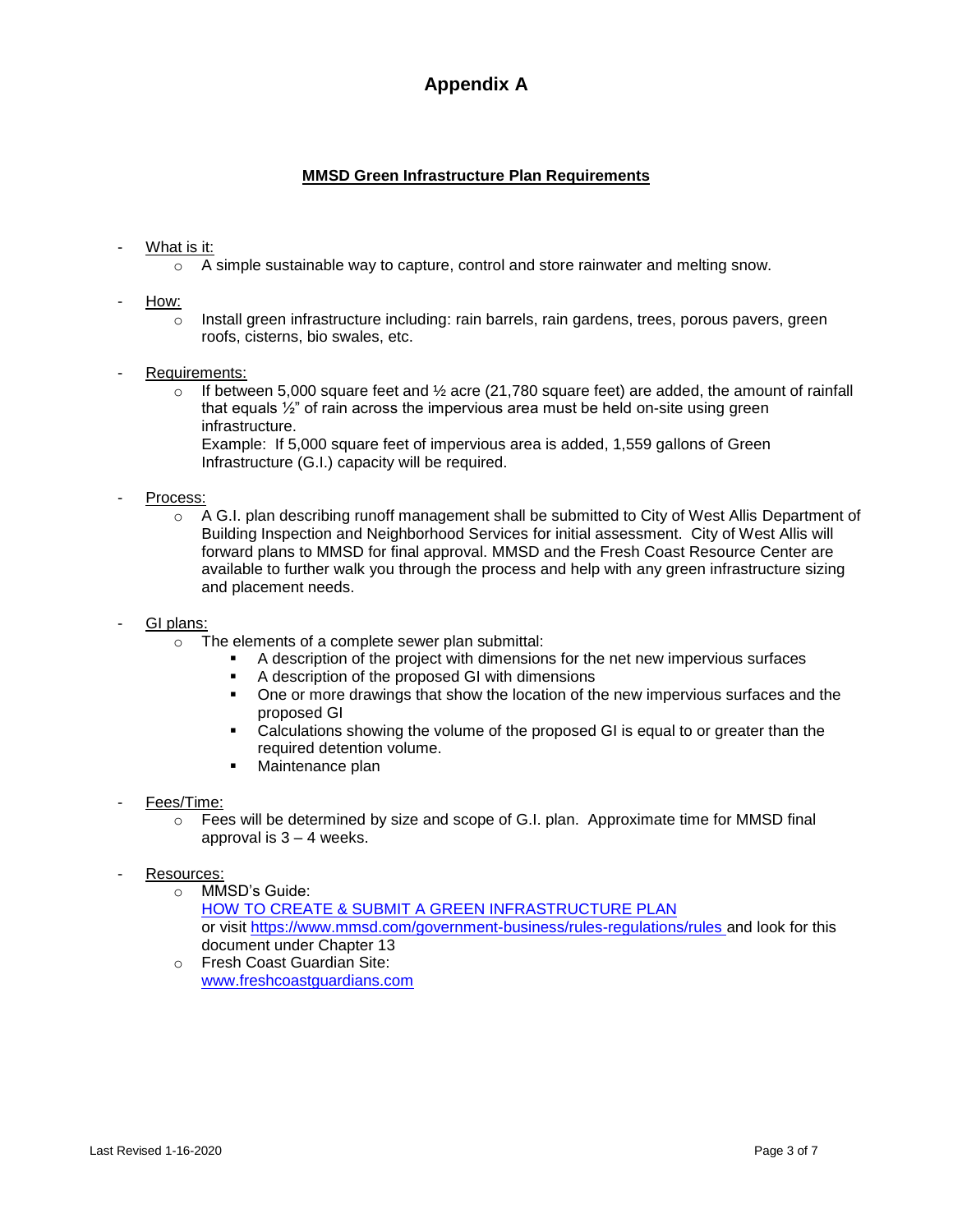# **Appendix B**

## **MMSD Storm Water Management Plan Requirements**

- What is it:
	- o A detailed plan developed by an engineer describing how storm water will be controlled, managed and how sediment will be captured along with the maintenance of the system using a series of engineering formulas. Required information needed is included in Appendix C, MMSD's submittal checklist. Engineer shall also complete MMSD's Chapter 13 Cover Checklist (Excel file) available at [https://www.mmsd.com/government](https://www.mmsd.com/government-business/rules-regulations/rules)[business/rules-regulations/rules,](https://www.mmsd.com/government-business/rules-regulations/rules) under Chapter 13, or download [Chapter 13 SWMP Worksheet.](https://www.mmsd.com/download_file/view/2347/340)
- Process:
	- $\circ$  The completed storm water management plan (SWMP) and construction plan set with all of MMSD's required information and engineering data shall be submitted to the City of West Allis Department of Building Inspection and Neighborhood Services for initial assessment of compliance to local ordinances and state plumbing codes. Upon initial assessment, plans will be forwarded to AECOM for final assessment of MMSD's requirements. If changes/corrections are needed, a revised SWMP will be submitted. Once SWMP has been approved by the City & AECOM, completed SWMP and construction plans will be forwarded to MMSD by AECOM on behalf of the City for final MMSD approval.
- Fees/Time:
	- $\circ$  City of West Allis assessment fees will be determined by size and scope of plan. Approximate time from plan submittal to final MMSD approval is 3 – 4 weeks.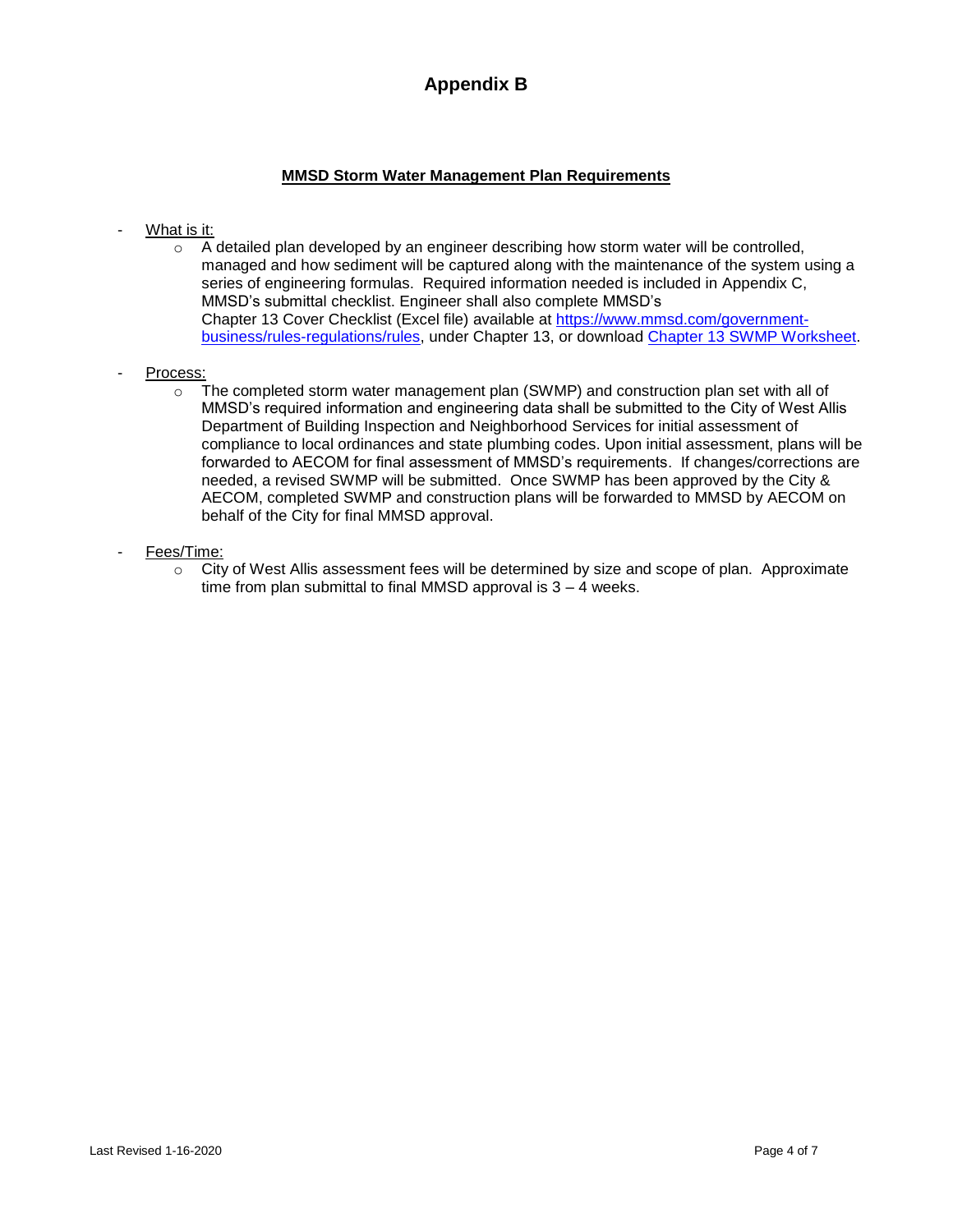# **Appendix C**

### **MMSD Chapter 13 Surface Water and Storm Water Reviews Storm Water Management Plan Submittal Checklist**

| Municipality:           |  |
|-------------------------|--|
| Name of contact person: |  |
| Project name:           |  |
| $\Box$ New submittal    |  |
| Resubmittal #:          |  |

Date submitted: Telephone number:

The following items must be provided in a Storm Water Management Plan (SMP) to be considered a complete submittal and initiate the District's Chapter 13 review process:

- 1. Municipality cover letter stating that the SWMP has been reviewed and approved
- 2. Chapter 13 cover sheet (Excel file) available at: [https://www.mmsd.com/government-business/rules](https://www.mmsd.com/government-business/rules-regulations/rules)[regulations/rules](https://www.mmsd.com/government-business/rules-regulations/rules) (under Chapter 13) or download [Chapter 13 SWMP Worksheet](https://www.mmsd.com/download_file/view/2347/340).
- 3. Narrative that includes:
	- a. Project description
	- b. Project address
	- c. Procedure used to meet Chapter 13
	- d. Table listing pre- and post-development or redevelopment runoff volumes or runoff release rates
	- e. Local ordinance requirements or off-site drainage constraints that may be more restrictive than District's Rules
	- f. Storm water management facility description
	- g. Site maps that show:
		- i. Boundary of the drainage area tributary to the project site
		- ii. General roads, pedestrian ways, access to site, adjacent land uses, existing man-made structures, and public facilities
		- iii. Existing and proposed contours at a minimum of 2-foot intervals, extending a minimum of 200 feet beyond the limits of the proposed development and flow path for each subbasin
		- iv. Streams, lakes, ponds, existing drainage swales, floodplains, wetlands, natural storage, and other physical features within or adjacent to the project area
		- v. Locations of existing and proposed utilities, sewers, and water lines
		- vi. Areas to be cut or filled
		- vii. Proposed area of any construction or demolition activity that disturbs native soil or the soil under a base course or subbase course
		- viii. Locations of proposed buildings, roads, parking areas, and other permanent structures
- 4. Modeling that includes:
	- a. Hydrologic and hydraulic design calculations including all assumptions and criteria for the existing and post-development conditions for the design storms
	- b. Maximum depth and elevation, design, volume, peak outflow for the 50% and 1% probability (2- and 100-year) storm events, area, and time to drain (based on hydrograph routing computations)
	- c. For volumetric design procedure calculations, existing and post-development hydrographs, critical time period and existing and post-development out- flow volumes for the 50% and 1% probability (2 and 100-year) storm events during the critical time period
	- d. For multi-site facilities, analysis of ultimate development in the tributary watershed, consideration of multiple phases of construction, use of the volumetric procedure, identification of required drainage improvements between the developments or redevelopments of the multi-site facility, and effective conveyance to multiple storage facilities
- 5. Operation, maintenance, and inspection plan
- 6. Existing and proposed conveyance system including:
	- a. Design drawings and details for all conveyance facilities
	- b. System inlet details
	- c. Outlet and outfall designs and details
	- d. Hydraulic grade line calculations and plots developed in the design of the storm water facilities
	- e. Calculations of outlet conditions at site discharge point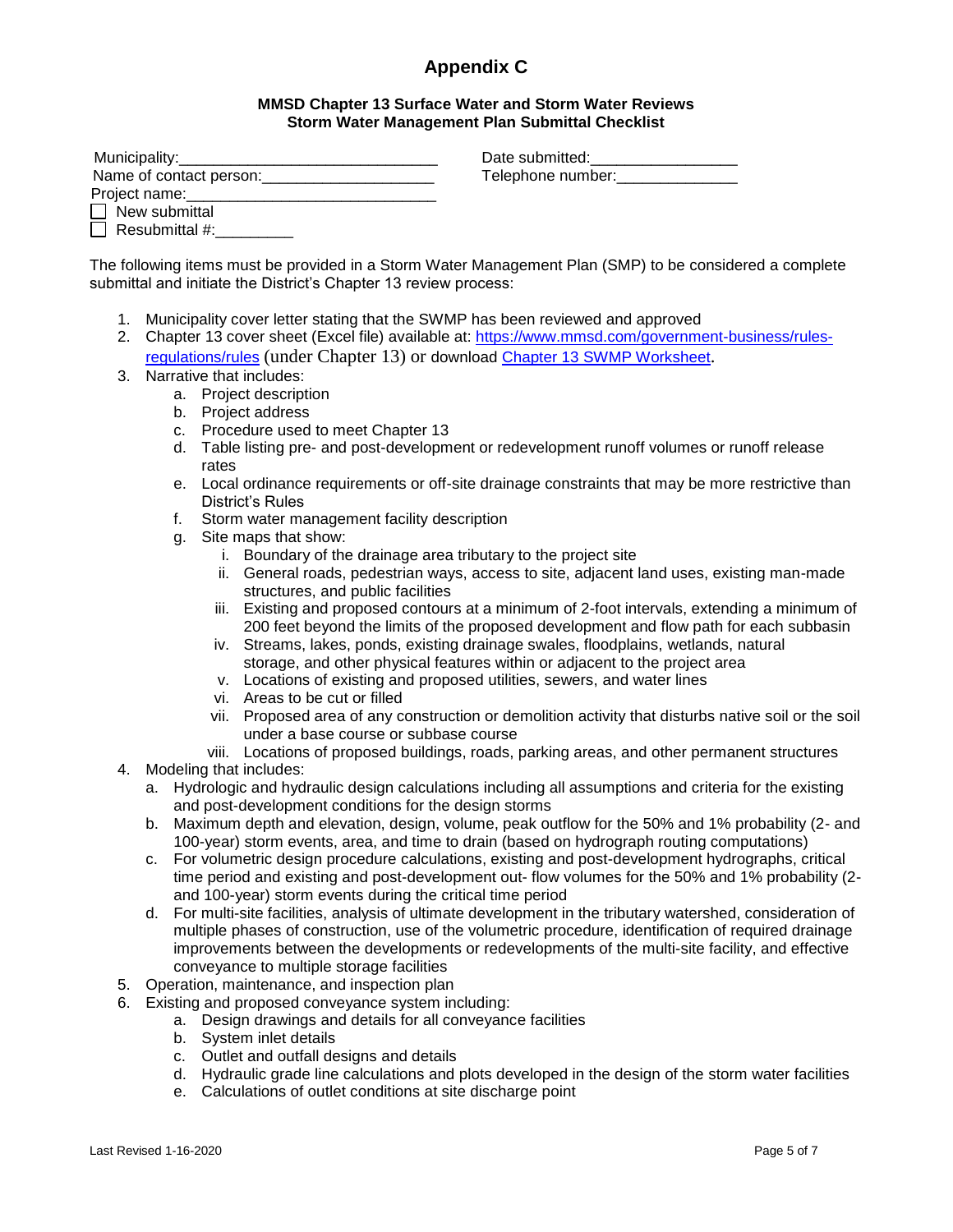### *What is also required for multi-site developments and redevelopments:*

Regional detention basins are always designed according to the volumetric design procedure. The storm water management system associated with these sites and the SWMPs must meet the following additional requirements:

- The ultimate development in the tributary watershed must be incorporated in the detention facility design.
- The overall plan must assure full volumetric control at each stage of development.
- The overall plan must include appropriate conveyance facilities to ensure safe drainage of the 1% probability (100-year) storm event flow to the BMP.
- At the time each site is developed or redeveloped, the SWMP for the new phase must conform to the original overall plan.

### *If industrial waste will be discharged additional requirements may apply:*

### **Notice of Intents (NOIs)**

When is an NOI required?

- Facility with a planned non-domestic industrial process discharge
	- Temporary discharge (NOI fee applies)
	- Long term discharge resulting in technical support charge (no NOI fee)
- Facility with a one-time discharge from a construction site or contaminated groundwater cleanup
	- A \$250 fee will apply, plus \$2.50/1000 gallons fee will apply if total volume discharged is greater than 50,000 gallons.
	- Total discharge volume must be reported 5 days after completion of project.
- City with a planned bypass from one sewer line to another

#### When is an NOI not required?

- Facility with a planned domestic residential discharge
- Facility with a planned domestic commercial discharge
- Facility with a planned non-domestic industrial discharge less than 20% of the existing (base) flow (Permitted Facility)

Companies must submit NOIs. Municipalities may give blank forms to companies, but municipalities will not submit NOIs on behalf of industries. NOI forms can be downloaded from: https://www.mmsd.com/application/files/4514/8211/5765/13027 Notice of Intent 2013.pdf

### **Contact information for NOIs / Water Quality Protection staff**

Primary contact for NOIs Song Tran Senior Industrial Waste Engineer 414-225-2164 [STran@mmsd.com](mailto:STran@mmsd.com)

Beth Stroik Industrial Waste Pretreatment Coordinator 414-225-2157 [EStroik@mmsd.com](mailto:EStroik@mmsd.com)

Sharon Mertens Director of Water Quality Protection 414-277-6384 [SMertens@mmsd.com](mailto:smertens@mmsd.com)